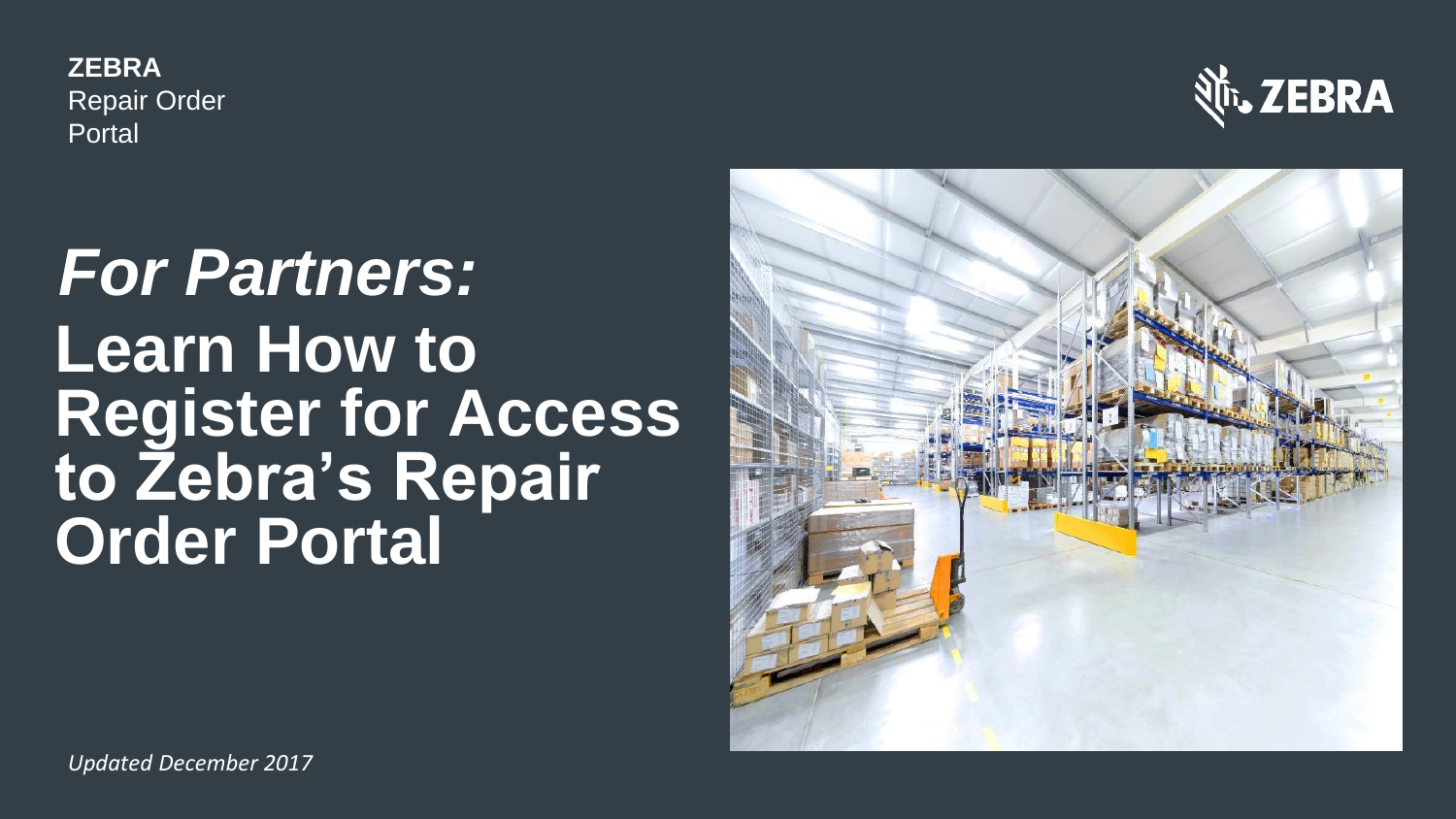### **Registering for Access to the Repair Order Portal**

The Repair Order Portal is available in the following regions: Asia Pacific (**APAC**), Europe, the Middle East, and Africa (**EMEA**), and North America (NA[\). Customers in Latin America, please access the Latin America Repair Portal. Customers in Brazil, please access the Brazil](http://www.zebraservicosbrasil.com.br/) Repair Portal.

To take advantage of the repair order portal features, including round-the-clock access to repair status and immediate submission of repair requests, users must register and be approved for access

The registration process varies based on customer classification:

*Partners*: Partner Administrators can utilize [PartnerConnect](https://partnerportal.zebra.com/), Zebra's partner portal, to manage access to the Repair Order Portal

Customers: The 4 step registration process can be initiated from the repair order portal [registration page.](http://signup.zebra.com/register.html?appId=RMAA) Users requesting access must have a valid email address. Refer to the For Customers: Learn How to Register for Access to the Repair Order Portal training guide, for additional information

**NOTE:** For customers, the registration review and approval process can take up to 24 hours to complete. A member of Zebra's Repair Help Desk may contact you for additional information

*The following information outlines the resources available for partners to learn how to manage access to the repair order portal*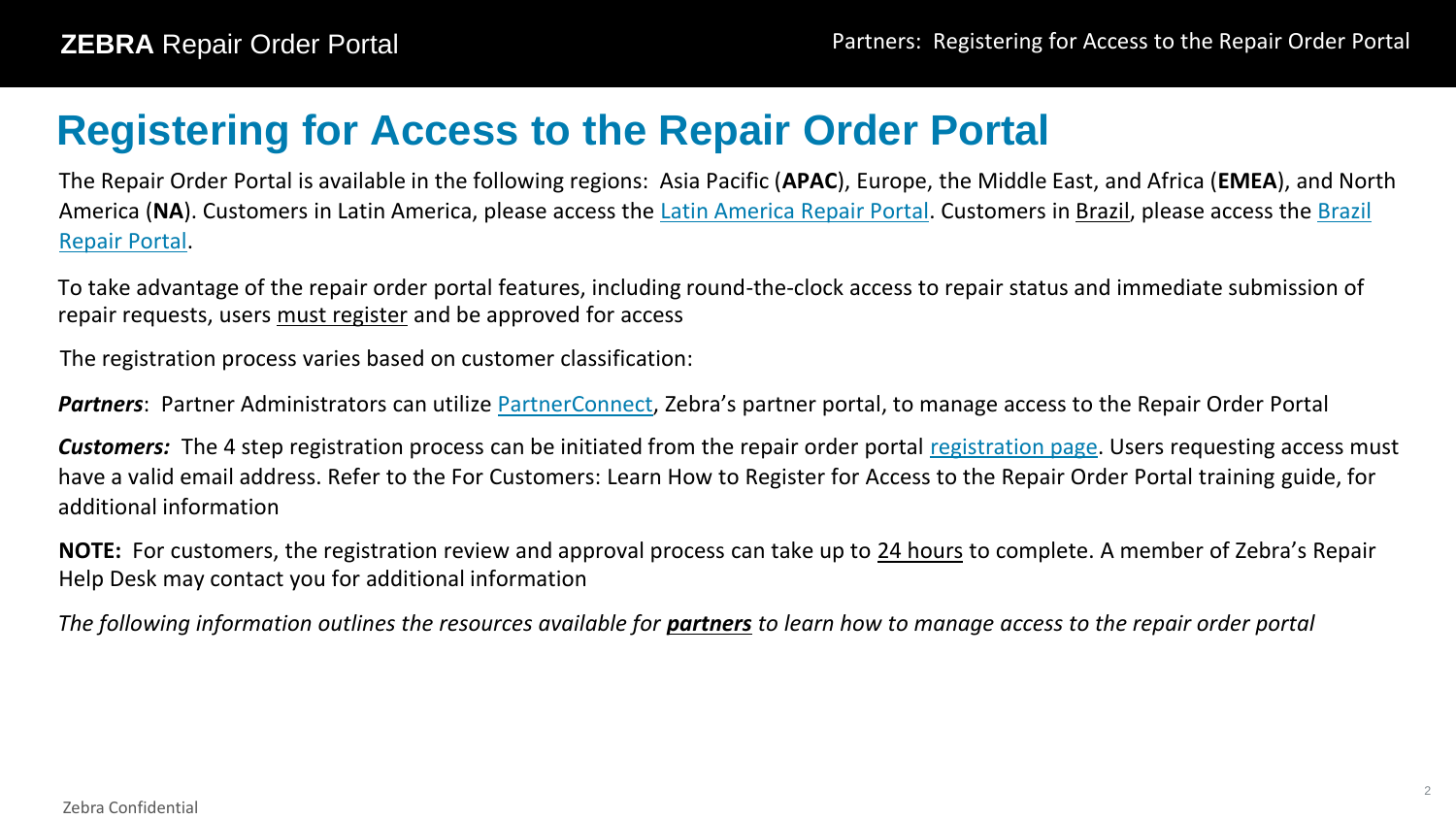### **Managing Access to the Repair Order Portal**

[For detailed instructions for managing access to the Repair Order Portal, access the Zebra PartnerConnect Program: Partner](https://partnerportal.zebra.com/PartnerPortal/resources/downloads_z/managing_relationships/SFDC-Partner-Admin-Guide-for-Partners.pdf)  Administration Tool Reference Guide from the *Resources > Partner Administration Tool*, page of the Partner Gateway

| ZEBRA° PARTNERCONNECT                          |                                                                                                                                                                             | North America $\blacktriangledown$<br><b>Select Region</b> |                                                           | <b>NORTH AMERIC</b> |
|------------------------------------------------|-----------------------------------------------------------------------------------------------------------------------------------------------------------------------------|------------------------------------------------------------|-----------------------------------------------------------|---------------------|
|                                                | <b>PARTNER GATEWAY</b>                                                                                                                                                      |                                                            | Welcome, Laura Palmite<br>PARTNER GATEWAY SUPPORT   Log O |                     |
|                                                |                                                                                                                                                                             |                                                            | <b>SEARCH</b>                                             |                     |
| <b>PROGRAM INFORMATION</b>                     | <b>RESOURCES</b>                                                                                                                                                            | <b>PRODUCTS, SERVICES &amp; SUPPLIES</b>                   |                                                           | <b>SOLUTION</b>     |
|                                                | Home » Resource Central » Managing Your Relationship » Partner Administration Tool                                                                                          |                                                            |                                                           |                     |
| <b>RESOURCES</b>                               |                                                                                                                                                                             |                                                            |                                                           |                     |
| <b>RESOURCE CENTRAL</b>                        | <b>Partner Administration Tool</b>                                                                                                                                          |                                                            |                                                           |                     |
| PartnerConnect<br>Updates                      | <b>USE THIS TOOL</b>                                                                                                                                                        |                                                            |                                                           |                     |
| What's New                                     | <b>Access the Partner Administration Tool</b><br>Þ.                                                                                                                         |                                                            |                                                           |                     |
| V Managing Your<br>Relationship                | You can also access the tool from the Connecting Tools box on the Partner<br>Gateway homepage. Simply click on Partner Administration Tool button and                       |                                                            |                                                           |                     |
| How Do I<br>Annual Compliance<br>Review        | then select Access.                                                                                                                                                         |                                                            |                                                           |                     |
| Partner<br>Administrator<br>Partner            | <b>OVERVIEW</b><br>The online Partner Administration Tool is a centralized account management<br>site that makes it easy for you to do business with Zebra through a set of |                                                            |                                                           |                     |
| Administration Tool<br>Relationship<br>Changes | modules supporting key areas of your relationship.<br>Access to the different modules depends on partner type, role and approval.                                           |                                                            |                                                           |                     |
| Partnership Builder                            | The Partner Administration Tool is a particularly key resource for individuals<br>serving as Partner Administrators, who use the tool to update company                     |                                                            |                                                           |                     |
| > Certification & Training                     | information, manage company contacts, grant permission for certain modules<br>and much more.                                                                                |                                                            |                                                           |                     |
| > Distributor Resources                        |                                                                                                                                                                             |                                                            |                                                           |                     |
| $\sum$ Events                                  | <b>KEY MODULES</b>                                                                                                                                                          |                                                            |                                                           |                     |
| > Marketing Resources                          | Company Profile - Through this module, Partner Administrators can update                                                                                                    |                                                            |                                                           |                     |

Contact Management - Within this module, use the Manage My Tool Access to request access to certain modules and check the status of pending requests. Partner Administrators can add new contacts to our system via the Create New Contact tab or can update and manage tool access for existing company contacts using the Manage Contacts tab.

#### **RESOURCES**

- Partner Administrator Reference Guide
- **Business Plan Template**
- Solution Reference Template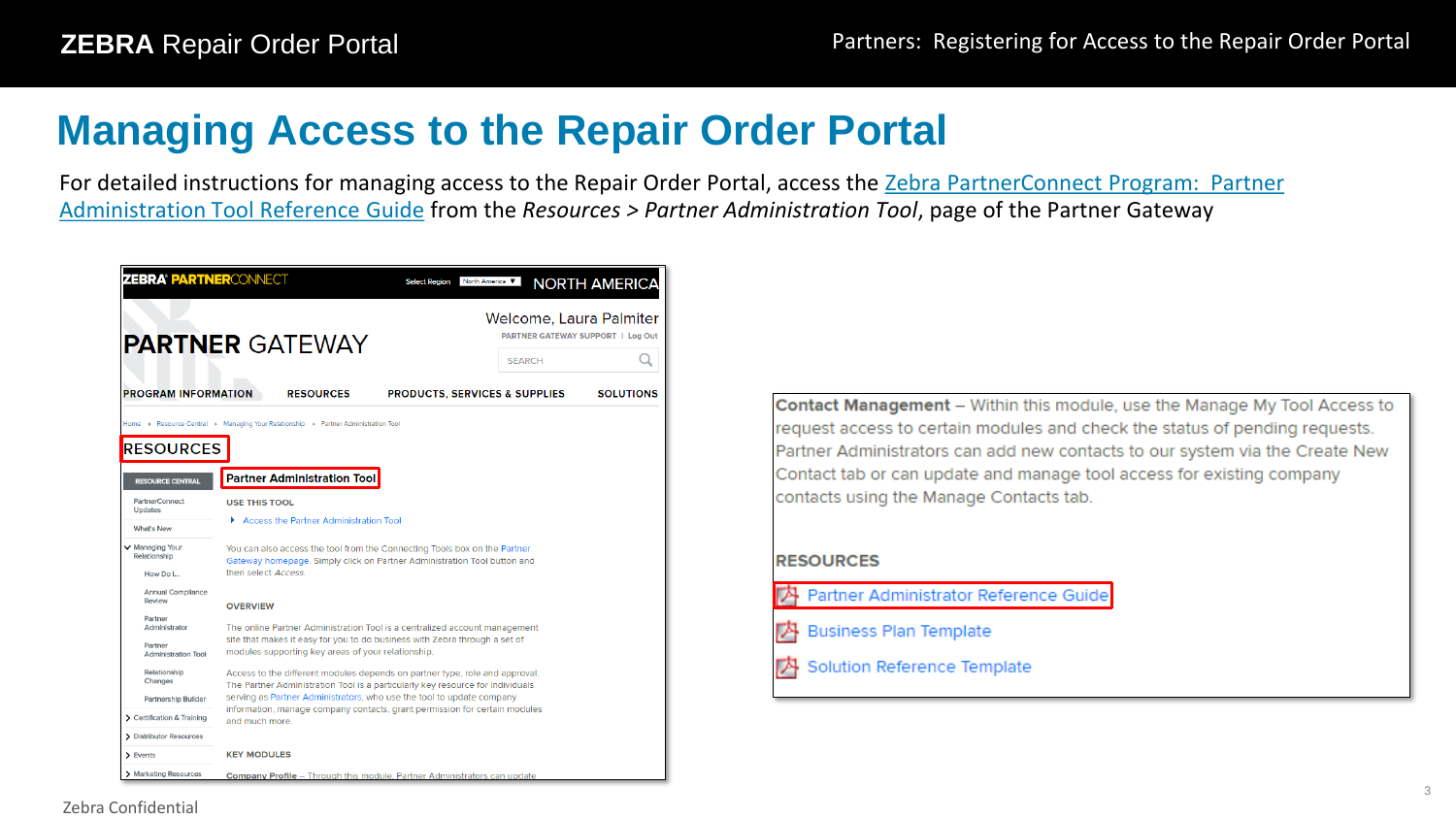### **Managing Access to the Repair Order Portal**

Access **Granting Tool Access** or **Requesting Tool Access on Behalf of a Contact** sections of the guide for applicable information



| ZEBRA`<br><b>PARTNER</b> CONNECT                                             | <b>ZEBRA</b><br>KNOWLEDGE CENTER |
|------------------------------------------------------------------------------|----------------------------------|
|                                                                              |                                  |
|                                                                              |                                  |
|                                                                              |                                  |
|                                                                              |                                  |
|                                                                              |                                  |
|                                                                              |                                  |
|                                                                              |                                  |
|                                                                              |                                  |
|                                                                              |                                  |
|                                                                              |                                  |
|                                                                              |                                  |
|                                                                              |                                  |
|                                                                              |                                  |
|                                                                              |                                  |
|                                                                              |                                  |
|                                                                              |                                  |
|                                                                              |                                  |
|                                                                              |                                  |
|                                                                              |                                  |
|                                                                              |                                  |
|                                                                              |                                  |
|                                                                              |                                  |
|                                                                              |                                  |
|                                                                              |                                  |
|                                                                              |                                  |
| Attached Files: Change the Title, Provide a Description, Make it Private  32 |                                  |
|                                                                              |                                  |
|                                                                              |                                  |
|                                                                              |                                  |
|                                                                              |                                  |
|                                                                              |                                  |
|                                                                              |                                  |
|                                                                              |                                  |
|                                                                              |                                  |
|                                                                              |                                  |
|                                                                              |                                  |
|                                                                              |                                  |